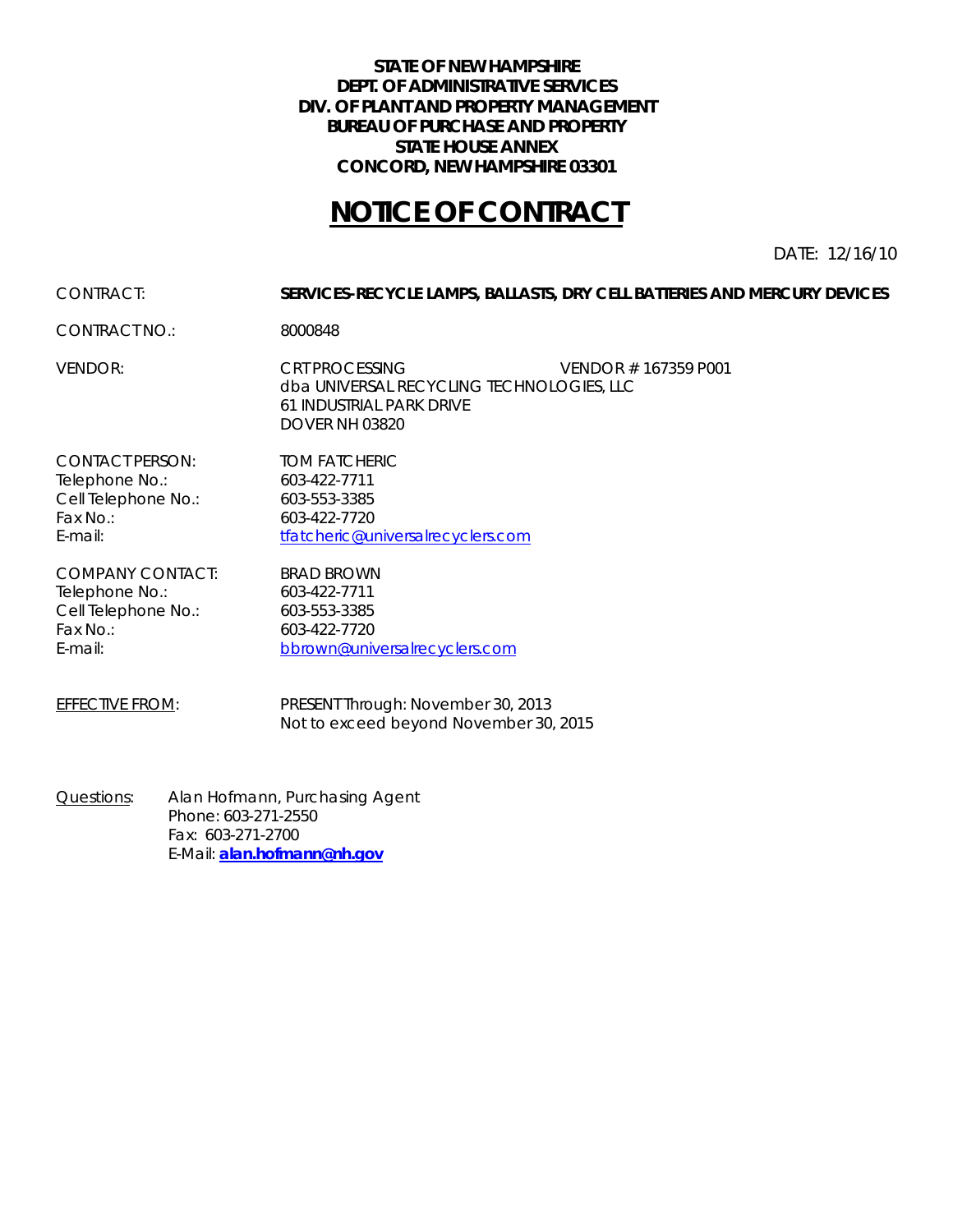### **EXHIBIT A SCOPE OF SERVICES:**

#### **PURPOSE:**

The purpose of this contract is for recycle/disposal of fluorescent lamps and ballasts, dry cell batteries and mercury devices for the State of New Hampshire agencies, institutions, political sub-divisions and authorized non-profit organizations as needed, during the term of the contract, in accordance with the requirements of bid 1220-11.

#### **PACKAGING**

The contractor shall be required to provide packaging to all facilities that request it at no charge. The packaging will remain the property of the contractor and will only be used in conjunction with the contract. User shall be required to pay shipping charges of the packing material if applicable.

#### **ORDERING PROCEDURE:**

State agencies and institutions shall place their orders by telephone, fax, E-mail or mail as needed. Political sub-divisions and authorized non-profit organizations shall utilize their own individually established ordering procedures.

#### **PRICES:**

The prices shall remain firm for the entire term of the contract and any extension thereof and shall include pick-up, sorting, dis-assembling, packaging, labeling, tracking, related permits, laboratory analysis (if necessary), and transportation.

#### **TERM & EXTENSION**

This contract will be from the date approved by the Bureau of Purchase and Property Commissioner of Administrative Services and terminating on **OCTOBER 31, 2013**. This contract may be extended for additional periods under the same terms, conditions and pricing structure upon the mutual agreement between the Contractor and the with the approval of the Commissioner of the Department of Administrative Services, but not to exceed five years.

#### **TERMINATION**

If the Contractor fails to perform the services as required, this agreement shall without notice, become void and of no effect, with no liability on the part of the State of NH beyond the date on which the Contractor fails to perform the required services. This agreement may be terminated by either party at any time. The party requesting the termination must give the other party written notice to so terminate, at least thirty (30) days prior to the effective date of the termination. Written notice shall be by certified mail.

#### **INVOICE**

Itemized invoices must include the following:

Agency name Agency location Date work was completed Brief description of services rendered Contract number Contract price

The invoice shall be sent to the address of the using agency under agreement.

**MINIMUM ORDER:** The minimum order is \$50.00 – for pick up